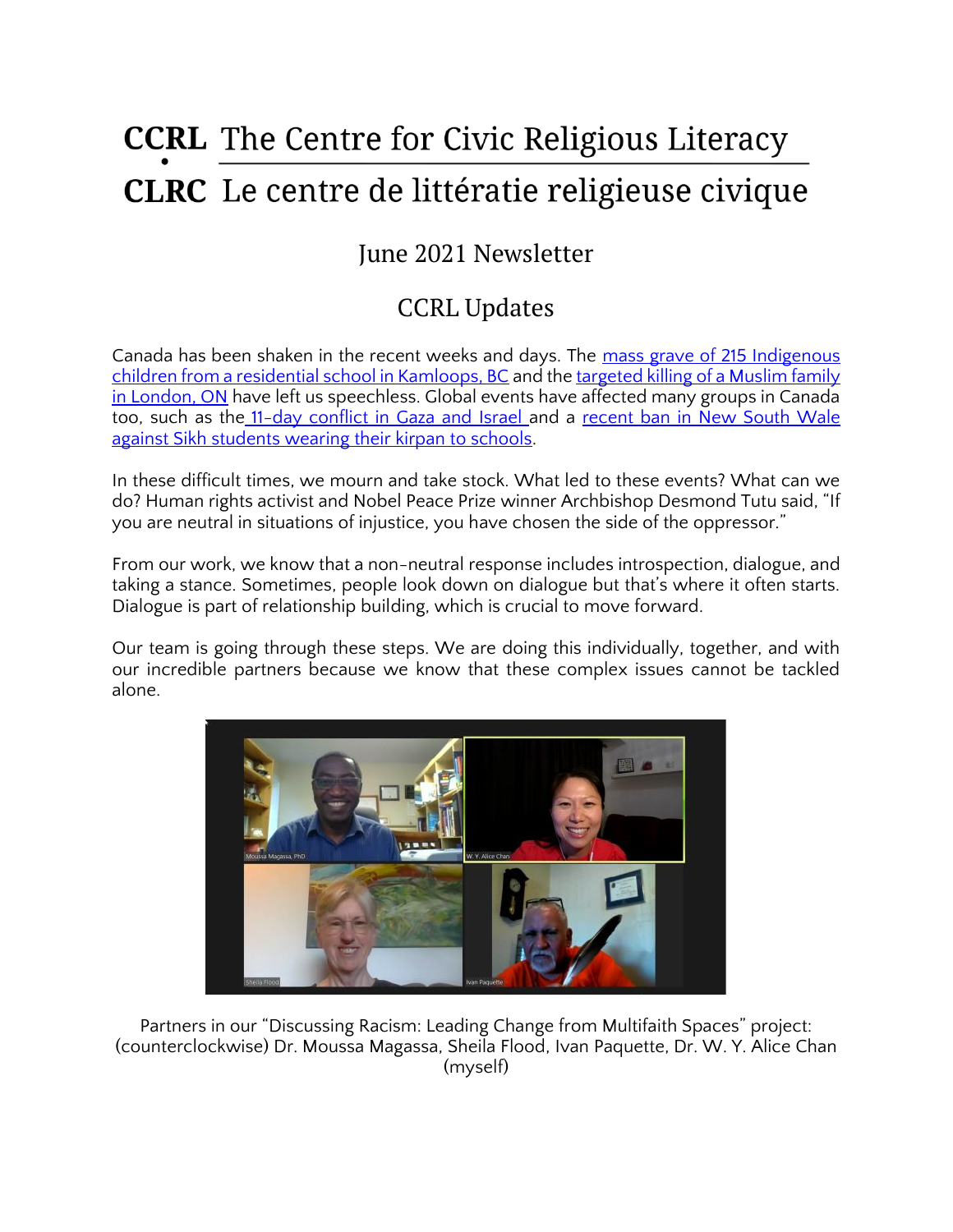We thank you for supporting our work on religious literacy too. You are part of our process towards change.

The headlines below reflect the sadness, frustration, and hurt among many communities. They are unfortunate reminders that more religious literacy is needed to foster understanding. Please check out [Dr. Hicham Tiflati](https://ccrl-clrc.ca/hicham-tiflati/)'s "Thought Corner" (below) on the "Islamization of identity" too (2 min read). His thoughts are even more relevant for many brown-skinned people in light of the London attacks.

Again, thank you for making change with us. If you would like to support, collaborate, or connect with us in any way, please reach out at any time. You are welcome.

Sincerely,

*[Alice](https://ccrl-clrc.ca/alice-chan/)*

CCRL Executive Director & Co-Founder

### The Pulse



How does belief (religious or not) inform life and society in Canada today? Here are some headlines that show how religious, spiritual, and non-religious perspectives remain part of our daily lives and society. They show the struggles, virtues, and influence of Canadians in local and global communities. Some are one-on-one interactions while others are systemic, good and bad.

*Follow our Twitter, Instagram, and LinkedIn accounts for headlines on a regular basis. Note, these headlines do not indicate endorsement but are shared for the purpose of awareness.* 

#### **Canada:**

- Catholics need to 'ask their church to do better' in the wake of Kamloops discovery, [minister says](https://www.cbc.ca/news/politics/un-calls-canada-prompt-exhaustive-investigations-1.6049912) *CBC News*
- [CANADA: Indigenous women's group releases own plan on MMIWG, citing 'toxic'](https://www.orilliamatters.com/around-ontario/canada-indigenous-womens-group-releases-own-plan-on-mmiwg-citing-toxic-federal-process-3836412)  [federal process O](https://www.orilliamatters.com/around-ontario/canada-indigenous-womens-group-releases-own-plan-on-mmiwg-citing-toxic-federal-process-3836412)rilliamatters.com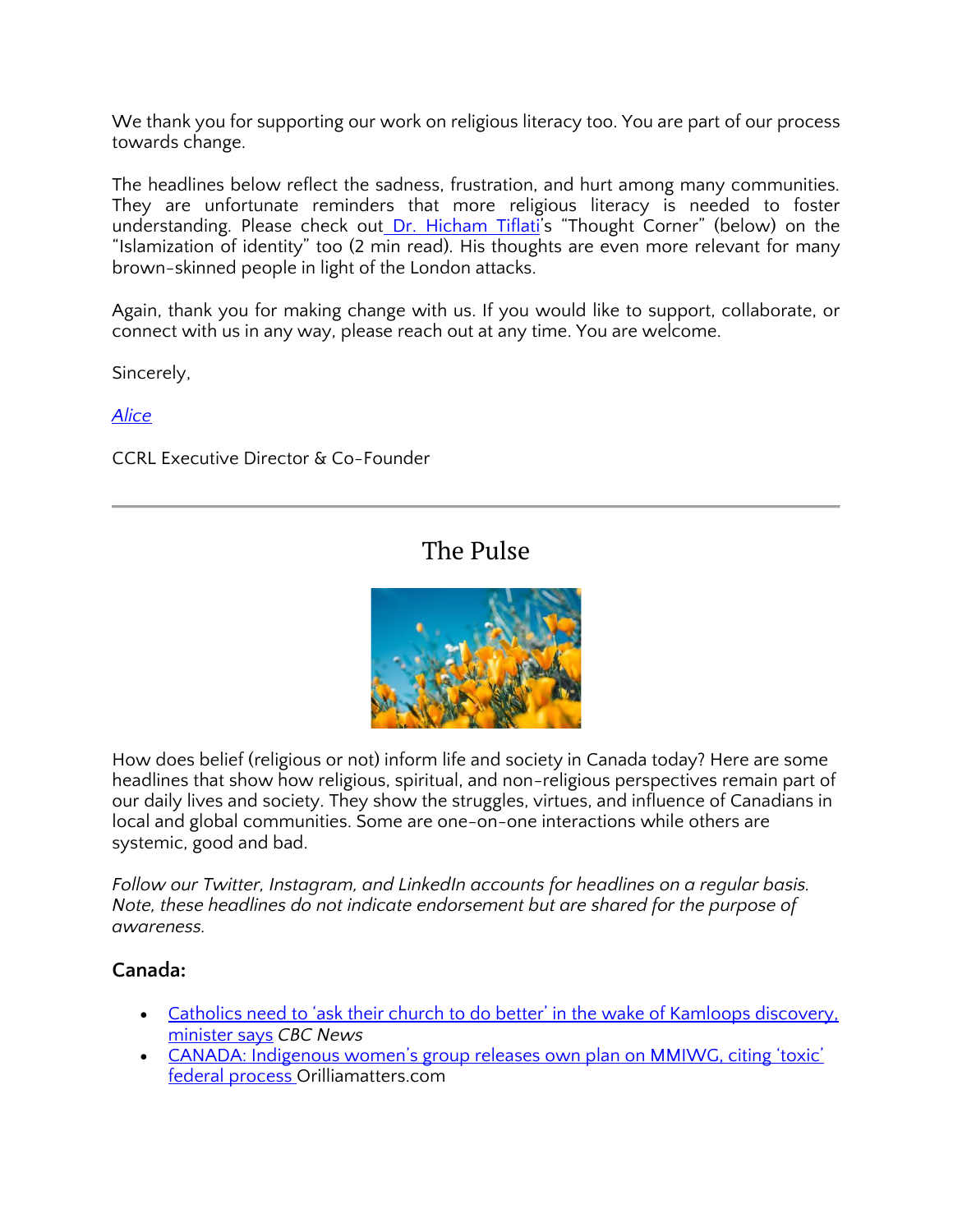- Muslim family killed in terror attack in London, Ontario: Islamophobic violence [surfaces once again in Canada](https://theconversation.com/muslim-family-killed-in-terror-attack-in-london-ontario-islamophobic-violence-surfaces-once-again-in-canada-162400?utm_medium=email&utm_campaign=Latest%20from%20The%20Conversation%20for%20June%209%202021&utm_content=Latest%20from%20The%20Conversation%20for%20June%209%202021+CID_4194e3c36988189c558c9d5df6b55450&utm_source=campaign_monitor_ca&utm_term=Muslim%20family%20killed%20in%20terror%20attack%20in%20London%20Ontario%20Islamophobic%20violence%20surfaces%20once%20again%20in%20Canada) *The Conversation*
- [Rights for nature: How granting a river 'personhood' could help protect it](https://theconversation.com/rights-for-nature-how-granting-a-river-personhood-could-help-protect-it-157117?utm_medium=email&utm_campaign=Latest%20from%20The%20Conversation%20for%20June%204%202021&utm_content=Latest%20from%20The%20Conversation%20for%20June%204%202021+CID_89df9321e50713a7d12326754070ee5a&utm_source=campaign_monitor_ca&utm_term=Rights%20for%20nature%20How%20granting%20a%20river%20personhood%20could%20help%20protect%20it) *The Conversation*
- [Jewish groups decry mock 'eviction notice' sent to residents in Canadian cities](https://globalnews.ca/news/7920214/jewish-groups-mock-eviction-notices-canadian-cities/) *Global News*

#### **Territories:**

- ['We Seek to Find our Loved Ones, and We Seek to Find Justice': Chief Norman](https://thetyee.ca/News/2021/06/08/We-Seek-To-Find-Loved-Ones-Justice/)  [Yakeleya of the Dene Nation on the 215, and how reconciliation demands an](https://thetyee.ca/News/2021/06/08/We-Seek-To-Find-Loved-Ones-Justice/)  [apology from the Pope.](https://thetyee.ca/News/2021/06/08/We-Seek-To-Find-Loved-Ones-Justice/) *The Tyee*
- Fort Simpson, N.W.T., reckons with 'wounds beneath the surface' as burial sites [enter public discussion](https://www.cbc.ca/news/canada/north/fort-simpson-burial-sites-reckoning-1.6054329) *CBC North*
- [YK Islamic Centre to hold vigil for victims of London attack](https://cabinradio.ca/65024/news/yellowknife/yk-islamic-centre-to-hold-vigil-for-victims-of-london-attack/) *Cabin Radio*

#### **British Columbia:**

- [Expression of Commitment](https://rcav.org/first-nations) *Archdiocese of Vancouver*
- [Faith in action: Turning asphalt into apartments](https://centre.support/faith-in-action-turning-asphalt-into-apartments/) *Community Housing Transformation Centre – News*
- [B.C. Muslims shocked at London attack but resolve to openly practise faith](https://vancouversun.com/news/local-news/b-c-muslims-shocked-at-london-ont-attack-but-resolve-to-openly-practise-faith) *Vancouver Sun*

#### **Alberta:**

- [More than 800 join walk and ceremony at First Nation near Calgary](https://www.theglobeandmail.com/canada/article-more-than-800-join-walk-and-ceremony-at-first-nation-near-calgary/) *The Globe & Mail*
- [Blood Tribe pays tribute to residential school victims, demands gov't action](https://lethbridgeherald.com/news/lethbridge-news/2021/06/04/blood-tribe-pays-tribute-to-residential-school-victims-demands-govt-action/) *Lethbridge Herald*
- [Alberta premier says more action coming to prosecute hate crimes](https://www.cbc.ca/news/canada/edmonton/alberta-premier-says-more-action-coming-to-prosecute-hate-crimes-1.6058545) *CBC Edmonton*

#### **Prairies:**

- [Bergen Rallying Municipal Support For Suicide Prevention Line](https://pembinavalleyonline.com/local/bergen-rallying-municipal-support-for-suicide-prevention-line) *Pembina Valley Online*
- [The next step to GMO wheat](https://www.country-guide.ca/crops/cereals/the-next-step-to-gmo-wheat/) *CountryGuide*
- [EDITORIAL: The horrible effect of religious hatred](https://winnipegsun.com/opinion/editorials/editorial-the-horrible-effect-of-religious-hatred) *Winnipeg Sun*

#### **Ontario:**

- [Some Catholic schools in Ontario fly rainbow Pride flag for 1st time](https://www.cbc.ca/news/canada/catholic-schools-pride-flag-1.6046609) *CBC News*
- [Councillors call for renaming of Sir John A. Macdonald Parkway](https://www.cbc.ca/news/canada/ottawa/ottawa-sir-john-a-macdonald-parkway-1.6050034) *CBC News Ottawa*
- [« Commençons par la vérité » : parlons-nous assez des pensionnats](https://ici.radio-canada.ca/nouvelle/1797963/histoire-premiere-nation-ontario-pensionnat) autochtones à [l'école?](https://ici.radio-canada.ca/nouvelle/1797963/histoire-premiere-nation-ontario-pensionnat) *Radio-Canada ICI Nord de l'Ontario*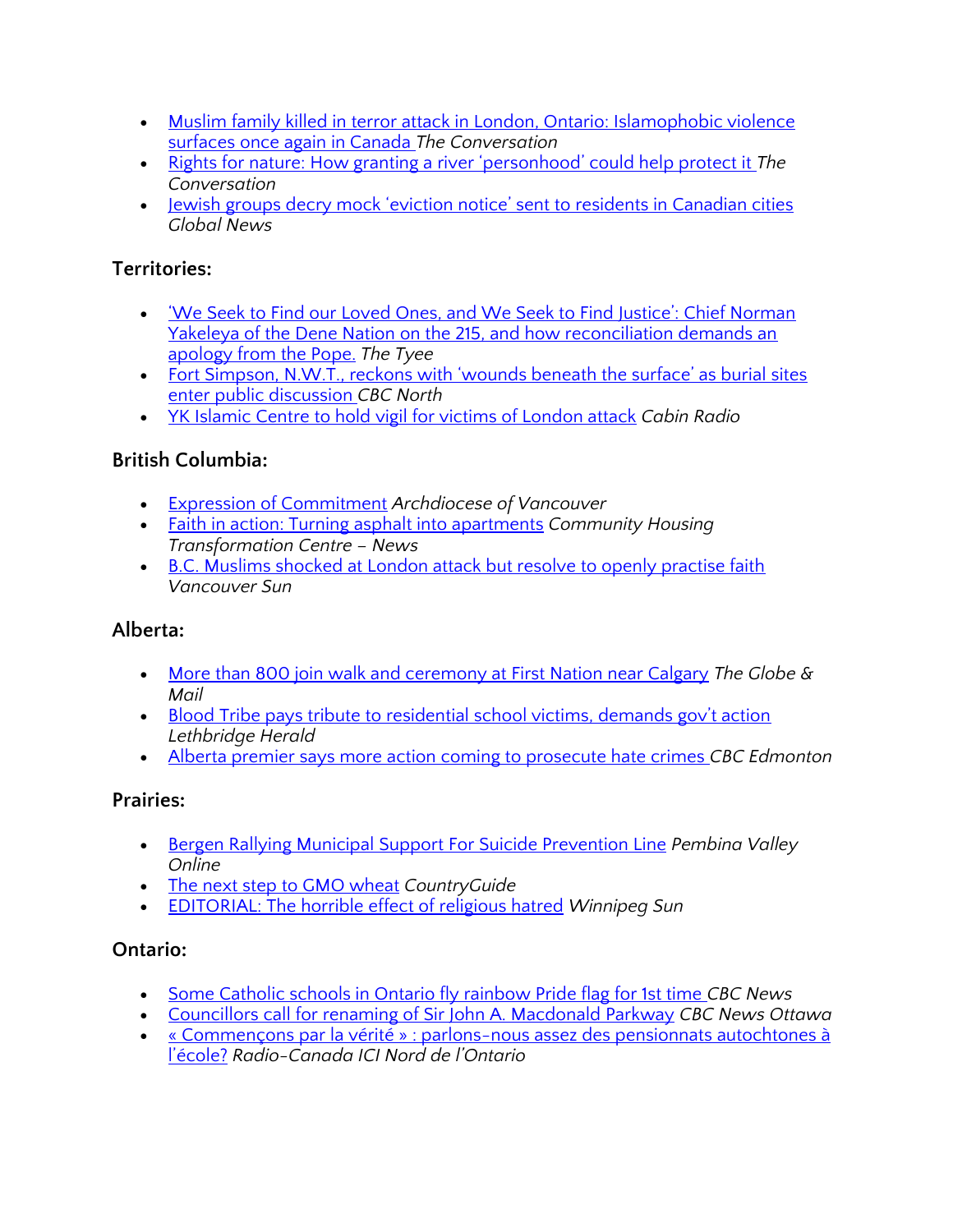#### **Quebec:**

- [Jugement Blanchard sur la laïcité de l'État : à revoir de f](https://www.journaldequebec.com/2021/06/02/jugement-blanchard-sur-la-laicite-de-letat--a-revoir-de-fond-en-comble)ond en comble *Le Journal de Québec*
- [Montrealers of all religions gather to honour victims of London attack](https://montrealgazette.com/news/local-news/montrealers-of-all-religions-gather-to-honour-victims-of-london-attack) *Montreal Gazette*
- [Lien entre l'attentat de London et la loi sur la laïcité de l'État: Trudeau persi](https://www.lesoleil.com/actualite/politique/lien-entre-lattentat-de-london-et-la-loi-sur-la-laicite-de-letat-trudeau-persiste-2d3050c39fe83ed8df460c31600c4f76)ste *Le Soleil*

#### **Atlantic Provinces:**

- [Strangers verbally attack Jewish man in Moncton over Gaza conflict](https://www.cbc.ca/news/canada/new-brunswick/synagogue-verbal-attacks-moncton-1.6049995) *CBC News*
- ['All I can say is pray': A Q&A with residential school survivor Toby Obed](https://www.cbc.ca/news/canada/newfoundland-labrador/toby-obed-kamloops-residential-school-1.6050495) *CBC Nfld. & Labrador*
- New Brunswick's long and little-known history of assimilating Indigenous children *CBC New Brunswick*

#### **International:**

- [Pope voices 'pain' over Canadian deaths, doesn't apologize](https://apnews.com/article/europe-canada-religion-d9cd8969bbe1deec1ab1db47bbf1da9e) *Associated Press*
- [Younger Jews see no contradiction in speaking up for Palestinians](https://religionnews.com/2021/05/28/for-many-younger-jews-supporting-palestinian-rights-is-in-line-with-their-jewish-identities/) *Religion News Service*
- [Tulsa pastors honor 'holy ground' 100 years after massacre](https://religionnews.com/2021/05/31/tulsa-pastors-honor-holy-ground-100-years-after-massacre/) *Religion News Service*
- Lack of burial space is changing age-old funeral practices, and in Japan 'tree burials' [are gaining in popularity](https://docs.google.com/document/d/1t1OdPBaGrkUg7zQxseC7QyD9McQPTCwXYDzoi91Enzk/edit) *The Conversation*
- ['Ignorance and xenophobia': NSW school dagger ban sparks international furore](https://www.smh.com.au/national/nsw/ignorance-and-xenophobia-nsw-school-dagger-ban-sparks-international-furore-20210521-p57txy.html) *The Sydney Morning Herald*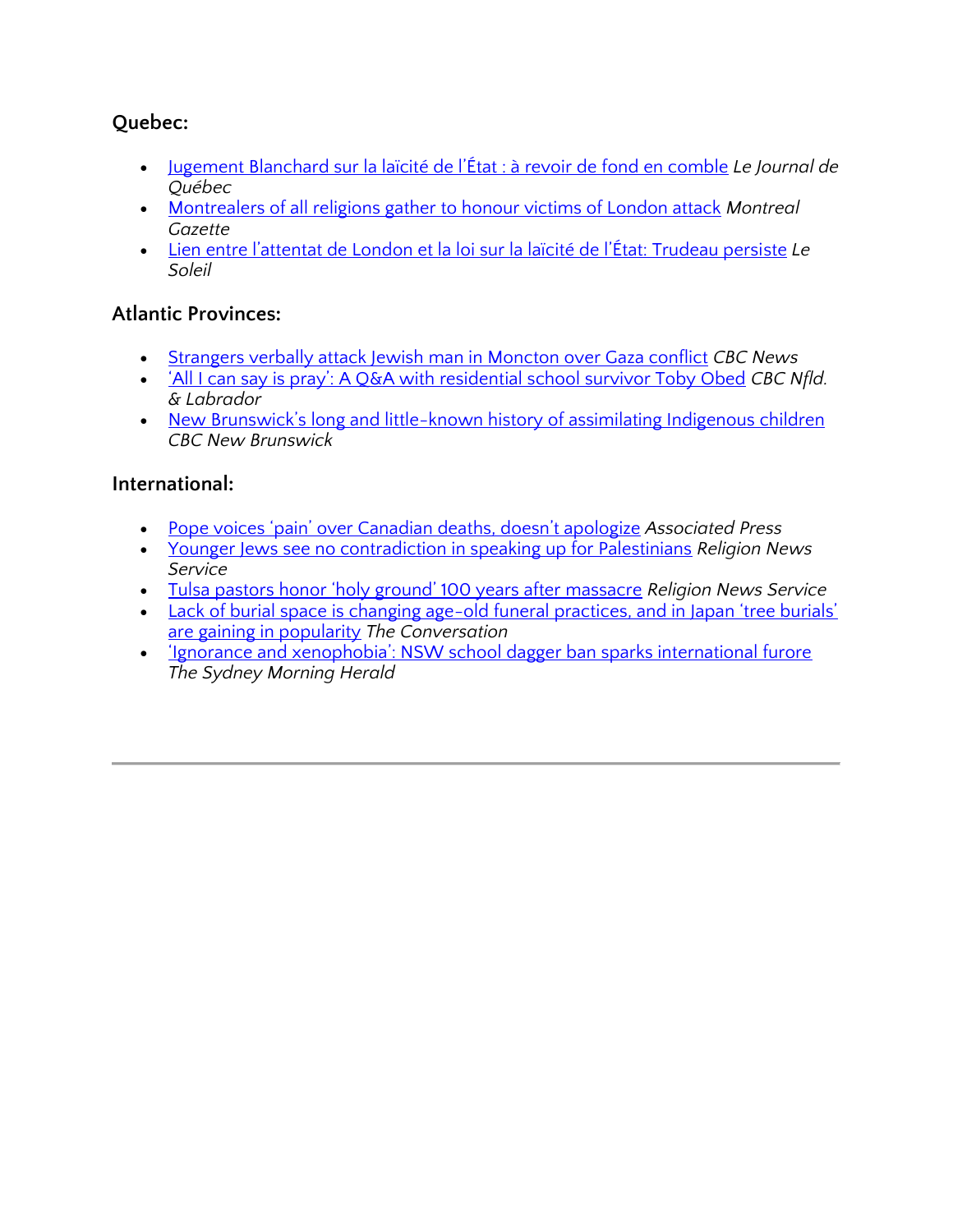

### Religious Literacy Thought Corner

Every issue, this section will focus on one specific aspect of society or identity. Using religious literacy skills and framework, our team will briefly prompt how to identify and perceive the influence of religion, spirituality, and non-religious belief in our lives and world.

#### **In this issue, Dr. Hicham Tiflati, our Quebec Regional Director discusses:**

**"The 'Islamization' of Identity"**

**Aren't Muslims** supposed to be fasting during the day in Ramadhan?



"i'm Sikh Sir"

### "Oh sorry, get well soon bro.."

*Figure 1 A meme shared by Prof. Simran Jeet Singh https://twitter.com/simran/status/1126549943437676545?s =20)*

Religious literacy challenges ignorance, discrimination, conflict, and exclusion. This ignorance can manifest itself in the ["Islamization" of other identities](https://www.theadvocate.com/baton_rouge/entertainment_life/faith/article_64f2c77a-2741-11e8-bfac-83dabe6d5aaf.html), when non-Muslims are assumed to be Muslim. Faith identities are primarily seen as religiousbased identities through which individuals confess their belief to a deity and pledge allegiance to a set of traditions. These identities also embody many cultural and [ethnic forms.](https://journals.sagepub.com/doi/abs/10.1177/0038038506069854)

For example, the anti-Muslim hate Sikh rhetoric is not a new phenomenon. It has been happening for a long time and reached its peak after 9/11–and continuing on a high since then. It varied from insults, discrimination, and 'Hello bin Laden' to mass shootings. Since 9/11, Islamophobia has spread and targeted groups indiscriminately. Sikhs, who wear a turban as an article of faith, have often been mistaken for Muslims, therefore labeled as a "legitimate target."

The first victim of a 9/11 "revenge killing" was Balbir Singh Sodhi, a Sikh-American gas station owner. On September 15, 2001, he was [shot dead](https://npr.org/2018/09/14/647426417/people-saw-only-a-turban-and-a-beard-reflecting-on-a-post-sept-11-death) in Arizona. The perpetrator mistook him for an Arab Muslim. In 2012 in Wisconsin, another shooter stormed the Sikh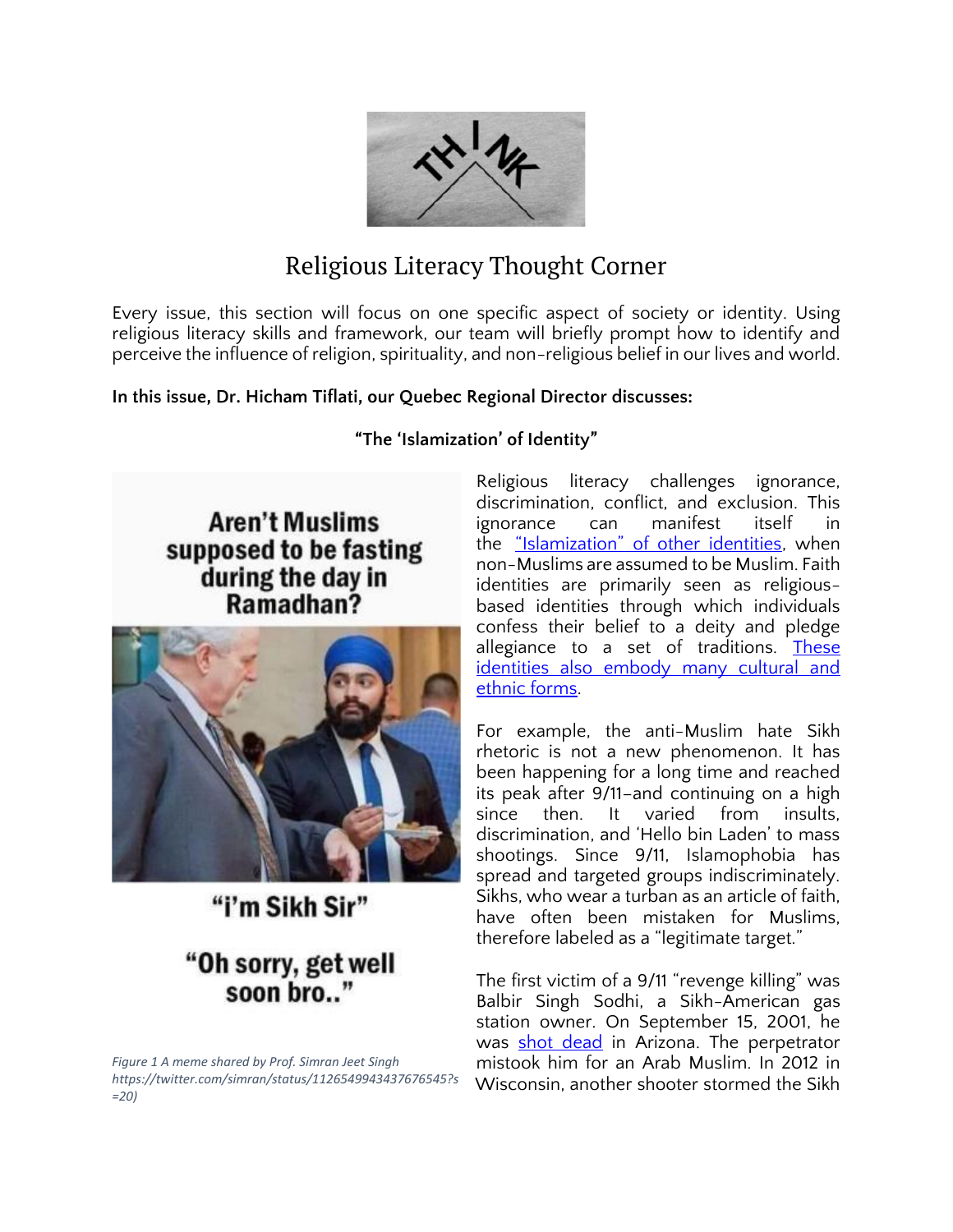Temple of Wisconsin Oak Creek, [Killing 6](https://www.nytimes.com/2012/08/06/us/shooting-reported-at-temple-in-wisconsin.html) at a Sikh Temple Near Milwaukee.

This global phenomenon led Britain's first turban-wearing Sikh MP Tanmanjeet Singh Dhesi to call for a *change* to the definition of Islamophobia to include 'perceived Muslimness' which he says would protect other groups from persecution. Canada has the second largest [Sikh population](https://www.worldatlas.com/articles/countries-with-the-largest-sikh-populations.html) in the world, outside of India so this concern is relevant and local.

Many Sikh parents are finding it extremely difficult to explain to their children why they are being [targeted](https://newstatesman.com/politics/staggers/2017/10/non-muslims-experiencing-islamophobic-attacks%E2%80%A6) with Islamophobic attacks, when they themselves are not Muslim. Nonetheless, Sikhs warn against saying ['We're not Muslim'](https://observers.france24.com/en/20120807-usa-sikhs-mourn-deadly-wisconsin-oak-creek-temple-shooting-warn-against-dwelling-mistaken-identity) as defence. Saying, 'Don't hate me, I'm not a Muslim' is not a response Sikhs tend to make. Their own religious consciousness allows them to have the awareness of how saying this would demonize another religious group.

To engage with fellow members of our society, we need to recognize that assuming an individual's Muslim identity based on race is racialized Islamophobia. It is common for anyone with Brown skin to be targeted for being Muslim–this includes Arabs Christians, Latinos, Hindus, and many others. The perpetrators fail to separate radical terrorist groups from Muslims. This is bigotry and shows the palpable need for a society that embodies religious literacy.



[Dr. Hicham Tiflati,](https://ccrl-clrc.ca/hicham-tiflati/) our CCRL Quebec Regional Director and Subject Matter Expert